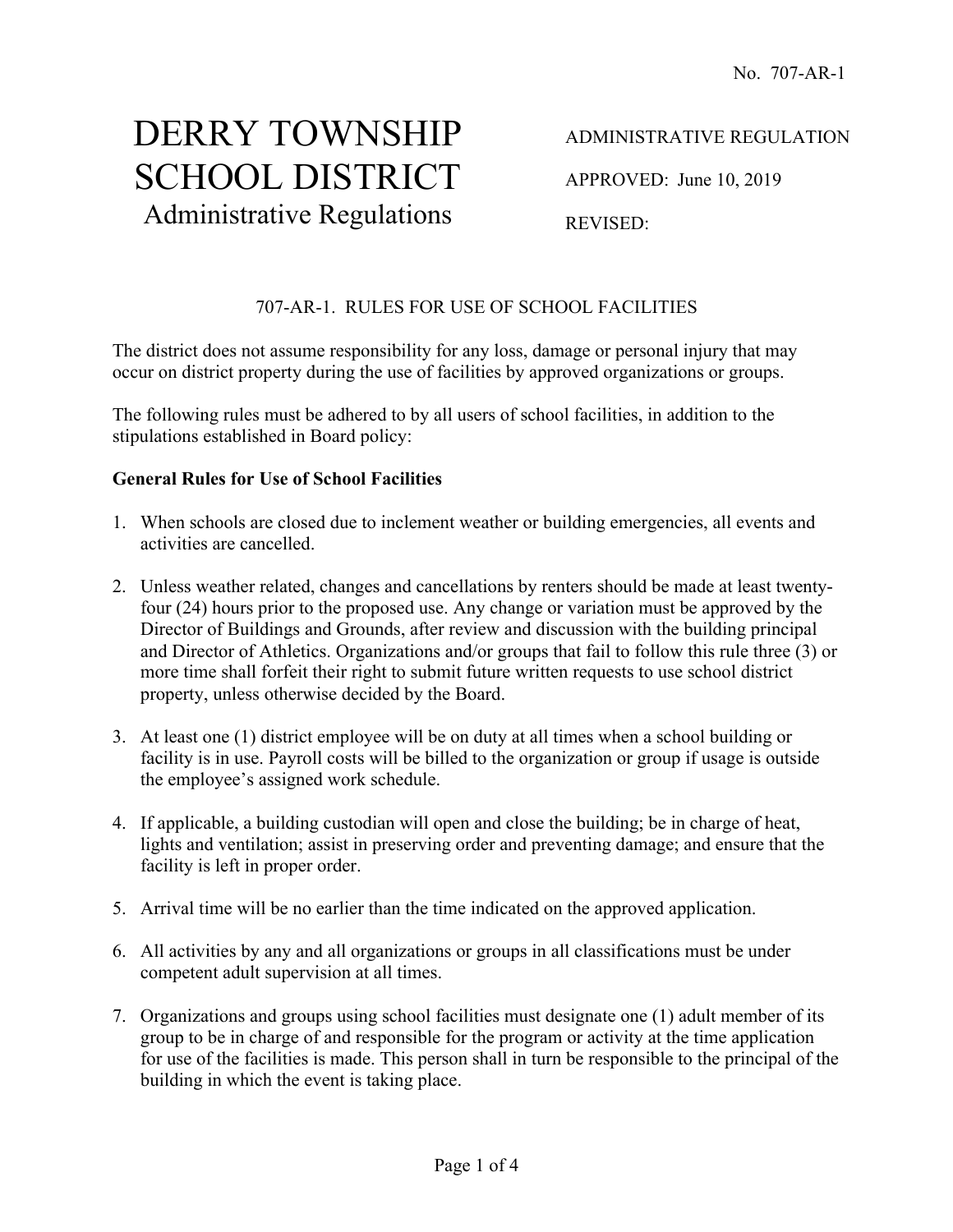- 8. School premises must be left in the same condition in which they were found. Fees will be charged for the cost of any additional custodial or maintenance services required as a direct result of the activities of the organization or group.
- 9. The renting organization or group is responsible for the conduct of the individuals whom it admits, keeping participants in the designated area, and for any infraction of the established rules.
- 10. The renting organization or group is responsible for any damage to property due to its occupancy during the rental period.
- 11. Possession, use or distribution of alcoholic beverages and/or illegal drugs in any form, and smoking or other use of tobacco, nicotine or nicotine delivery products are strictly prohibited in district buildings and on district property, unless smoking areas are designated. These rules do not prohibit the possession or use of a nicotine patch, gum, or lozenge as a smoking cessation product by adults using school facilities.
- 12. Possession of weapons is prohibited.
- 13. Food, drinks and refreshments must be consumed only in the cafeterias or multipurpose rooms, unless special permission has been granted. No food or drinks are allowed in classrooms, auditoriums and gymnasiums.
- 14. Parking is restricted to designated parking areas and is prohibited on all grass area and playgrounds.
- 15. Tape is not permitted on walls and/or floors.
- 16. Putting up decorations or scenery, moving pianos or other furniture is prohibited unless special permission is granted by the building principal.
- 17. The District assumes no responsibility for properties left on the premises by the applicant.
- 18. The District or its representatives must have free access to all school facilities at all times.
- 19. The renting organization is responsible at all times for the adherence to all fire and safety regulations.
- 20. Any breakage, loss or damage to property is payable by the group or organization in all classifications using the facilities within fifteen (15) days of notification by the District. If not so paid, the group or organization shall also be responsible for any and all collection costs and fees incurred by the District.
- 21. The District reserves the right to request an organization to arrange for police to be present in the case of large group meetings and/or events. Such arrangements must be made with the proper officials in the police department. The exact number of police required and rates to be paid will be determined by the police department. Fees shall be paid by the organization directly to the police/security department.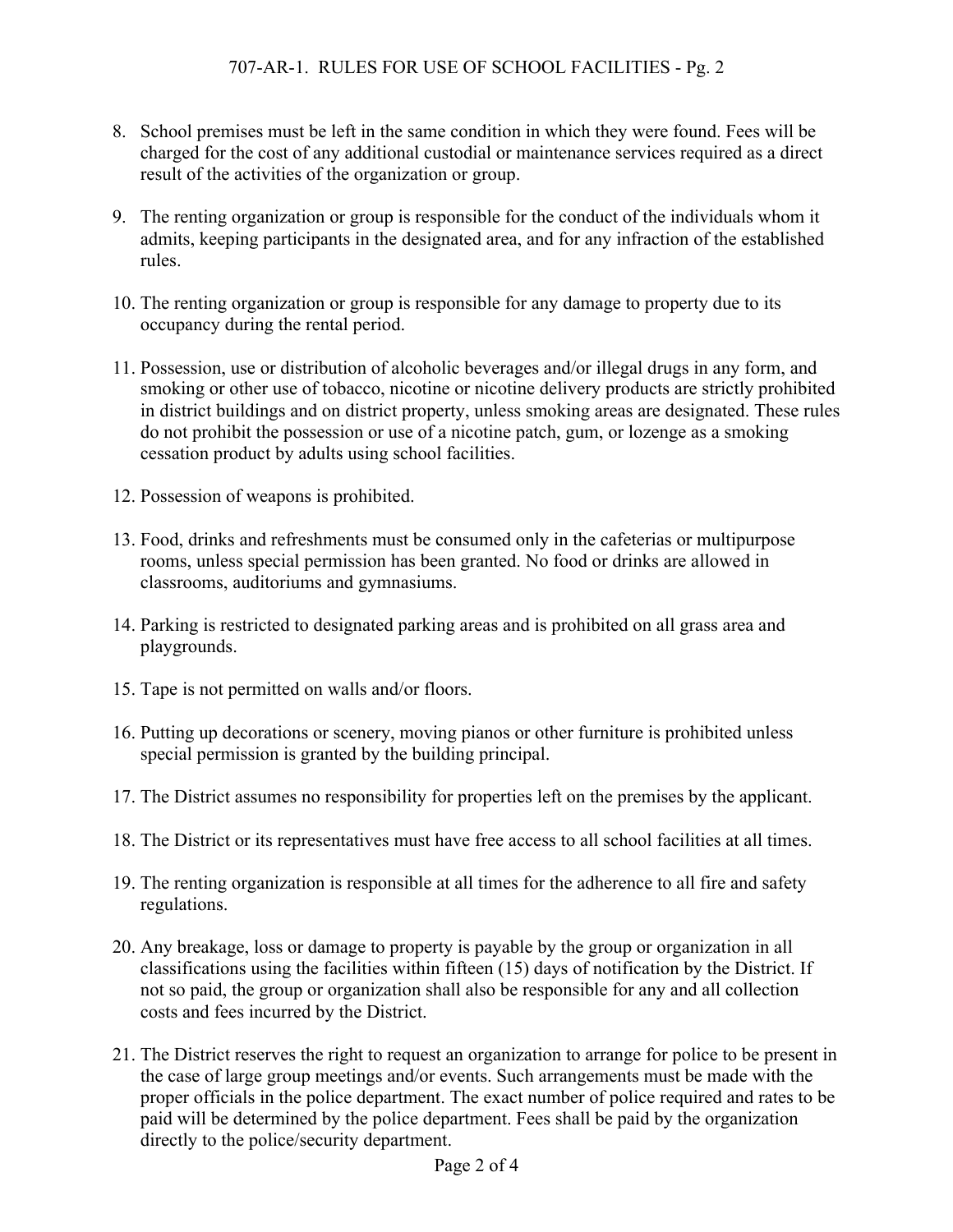# **Rules for Use of Cafeteria/Kitchen**

- 1. Organizations or groups in all classifications receiving approval for use of facilities for banquets, dinners or other catered events must make arrangements for all food and beverage service through the District food services department.
- 2. Organizations or groups in all classifications must use the vending products as per any contract the Derry Township School District maintains with a vending company.
- 3. Any organization that desires to use a cafeteria and/or kitchen for the preparation and serving of food must have food service employees present. Personnel required will be determined by the director of food services, depending upon the particular needs and requested use of the facility.
- 4. The organization may be subject to a charge to reimburse the District for costs actually incurred in connection with the particular request.
- 5. Cafeteria workers for catering shall be paid at the established wage scale consistent with the Collective Bargaining Agreement and applicable state and federal wage and hour regulations.

## **Rules for Use of Auditorium**

- 1. Organizations or groups in all classifications receiving approval for use of the auditorium(s) must have an "auditorium manager" present at all times during the approved event. The "auditorium manager" must be scheduled through the office of the buildings and grounds director.
- 2. Only authorized, properly trained and pre-approved personnel will have access to the operations of the sound and/or light systems in the auditorium.
- 3. No alterations/additions will be permitted to the auditorium areas, and all materials belonging to the organization or group must be removed immediately after the final performance.
- 4. There shall be no eating or drinking in the auditorium.
- 5. Scenery or other property will not be stored in any auditorium or school building without special permission from the building principal.

## **Rules for use of Synthetic Turf Fields and Track Facility**

- 1. The all-weather track facility will be open from dawn to dusk, seven (7) days per week. While events are taking place on the synthetic turf field inside the track, track utilization is prohibited.
- 2. Items that may cause damage to the synthetic turf fields or track surface are not permitted inside the track or on the synthetic turf playing fields. Although not an inclusive list, some examples include: food, gum, seeds, sports drinks, plastic bottles, or pets.